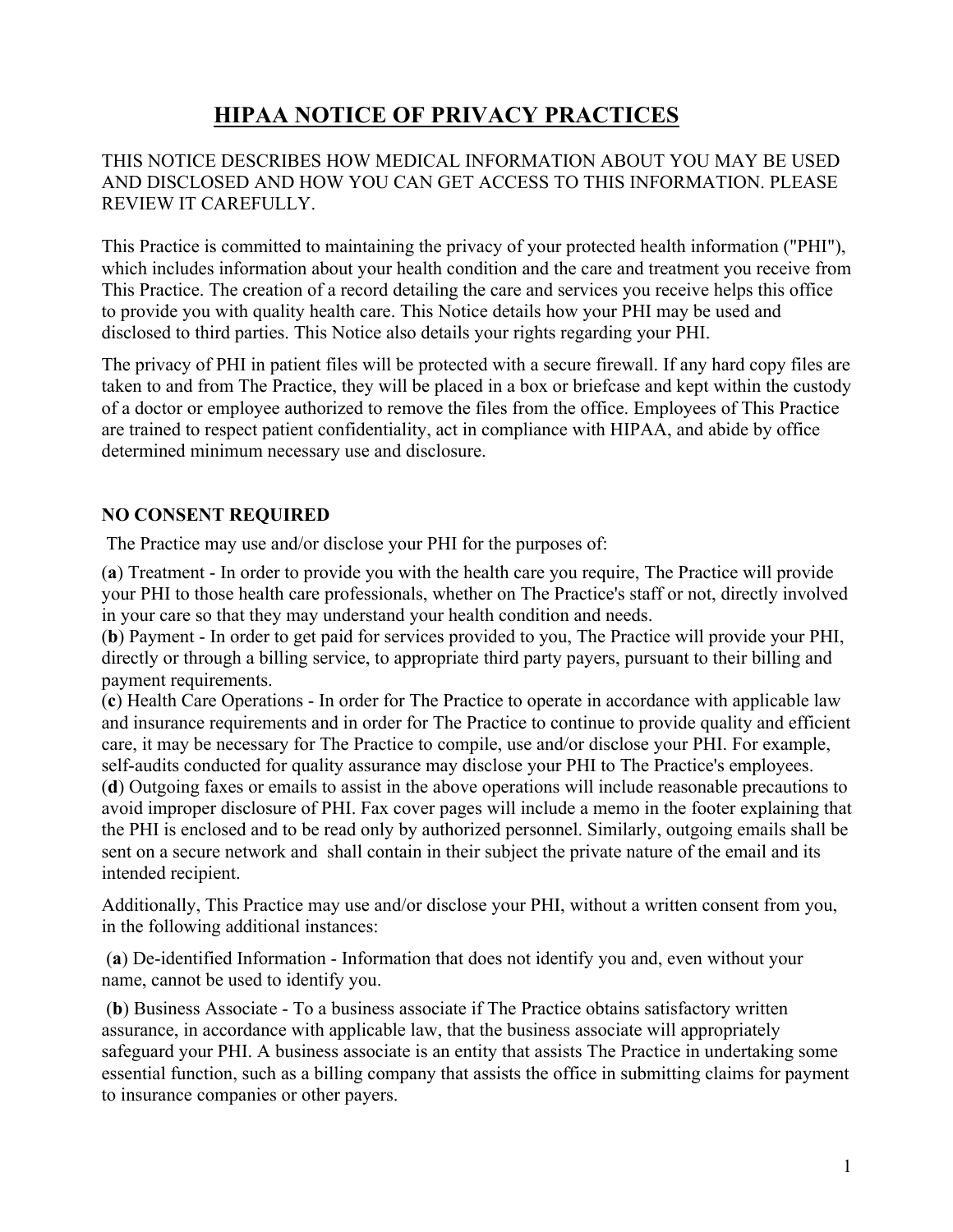(**c**) Personal Representative - To a person who, under applicable law, has the authority to represent you in making decisions related to your health care.

(**d**) Emergency Situations -

(i) for the purpose of obtaining or rendering emergency treatment to you provided that The Practice attempts to obtain your consent as soon as possible; or

(ii) to a public or private entity authorized by law (or by its charter) to assist in disaster relief efforts, for the purpose of coordinating your care with such entities in an emergency.

(**e**) Communication Barriers - If, due to substantial communication barriers or inability to communicate, The Practice has been unable to obtain your consent and The Practice determines, in the exercise of its professional judgment, that your consent to receive treatment is clearly inferred from the circumstances.

(**f**) Public Health Activities - Such activities include, for example, information collected by a public health authority, as authorized by law, to prevent or control disease and that does not identify you and, even without your name, cannot be used to identify you.

(**g**) Abuse, Neglect or Domestic Violence - To a government authority if The Practice is required by law to make such disclosure. If The Practice is authorized by law to make such a disclosure, it will do so if it believes that the disclosure is necessary to prevent serious harm.

(**h**) Health Oversight Activities - Such activities, which must be required by law, involve government agencies and may include, for example, criminal investigations, disciplinary actions, or general oversight activities relating to the community's health care system.

(**i**) Judicial and Administrative Proceeding - For example, The Practice may be required to disclose your PHI in response to a court order or a lawfully issued subpoena.

(**j**) Law Enforcement Purposes - In certain instances, your PHI may have to be disclosed to a law enforcement official. For example, your PHI may be the subject of a grand jury subpoena. Or, The Practice may disclose your PHI if The Practice believes that your death was the result of criminal conduct.

(**k**) Coroner or Medical Examiner - The Practice may disclose your PHI to a coroner or medical examiner for the purpose of identifying you or determining your cause of death.

(**l**) Organ, Eye or Tissue Donation - If you are an organ donor, The Practice may disclose your PHI to the entity to whom you have agreed to donate your organs.

(**m**) Research - If The Practice is involved in research activities, your PHI may be used, but such use is subject to numerous governmental requirements intended to protect the privacy of your PHI and that does not identify you and, even without your name, cannot be used to identify you.

(**n**) Avert a Threat to Health or Safety - The Practice may disclose your PHI if it believes that such disclosure is necessary to prevent or lessen a serious and imminent threat to the health or safety of a person or the public and the disclosure is to an individual who is reasonably able to prevent or lessen the threat.

(**o**) Workers' Compensation - If you are involved in a Workers' Compensation claim, The Practice may be required to disclose your PHI to an individual or entity that is part of the Workers' Compensation system.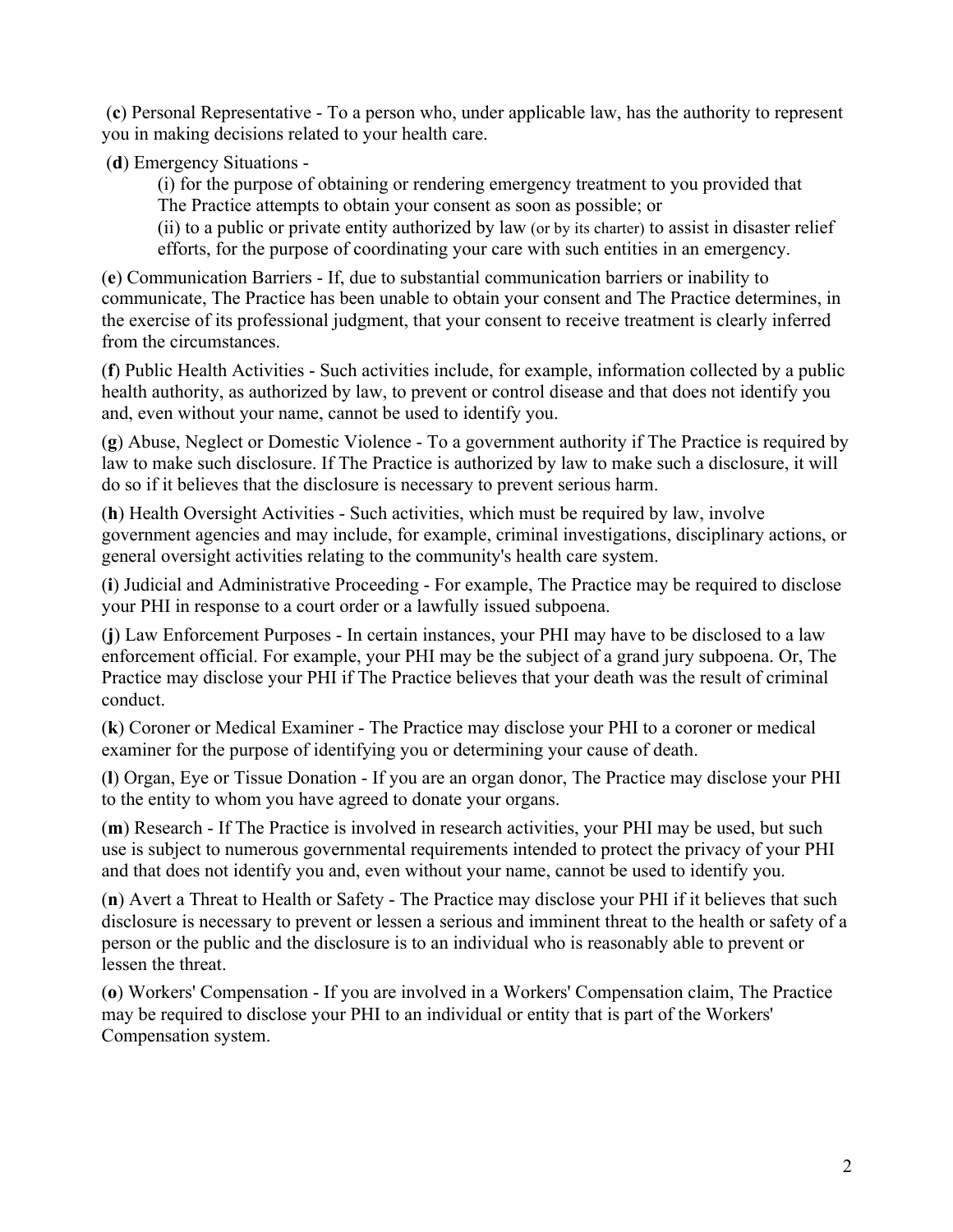# **DUE DILIGENCE**

(**a**) If your PHI is requested by an outside authority such federal, state, or local governmental agencies as those named above, The Practice will perform its due diligence to verify the source of authority before any information is released.

(**b**) Any software vendor or clearinghouse with whom this office chooses to work will be investigated to ensure compliance with existing TCS standards. Insurance feedback that contains PHI such as electronic remittance advice (ERA) or explanation of benefits (EOB) shall be read only by employees of This Practice who have a role in the billing process, as per This Practice's minimum necessary use policy.

# **APPOINTMENT REMINDERS**

(**a**) Your health care provider or a staff member may disclose your health information to contact you to provide appointment reminders. This may consist of an email, postcard, text message, or phone call. If you are not at home to receive your appointment reminder, a message may be left on your answering machine, voicemail, or with the person who answers the call unless otherwise specified.

(**b**) You have the right to refuse us authorization to contact you to provide appointment reminders. If you refuse us authorization, it will not affect the treatment we provide to you.

# **FAMILY/FRIENDS**

The Practice may disclose to your family member, other relative, a close personal friend, or any other person identified by you, your PHI directly relevant to such person's involvement with your care or the payment for your care unless you direct The Practice to the contrary. The Practice may also use or disclose your PHI to notify or assist in the notification (including identifying or locating) a family member, a personal representative, or another person responsible for your care, of your location, general condition or death. However, in both cases, the following conditions will apply:

(**a**) If you are present at or prior to the use or disclosure of your PHI, The Practice may use or disclose your PHI if you agree, or if The Practice can reasonably infer from the circumstances, based on the exercise of its professional judgment that you do not object to the use or disclosure.

(**b**) If you are not present, The Practice will, in the exercise of professional judgment, determine whether the use or disclosure is in your best interests and, if so, disclose only the PHI that is directly relevant to the person's involvement with your care.

#### **AUTHORIZATION**

Uses and/or disclosures, other than those described above, will be made only with your written authorization. You have the right to revoke your authorization to us at any time; however, your revocation must be in writing.

# **RESTRICTIONS**

You may request restrictions on certain use and/or disclosure of your PHI as provided by law. However, The Practice is not obligated to agree to any requested restrictions. To request restrictions, you must submit a written request to The Practice's Compliance Officer. In your written request, you must inform The Practice of what information you want to limit, whether you want to limit The Practice's use or disclosure, or both, and to whom you want the limits to apply. If The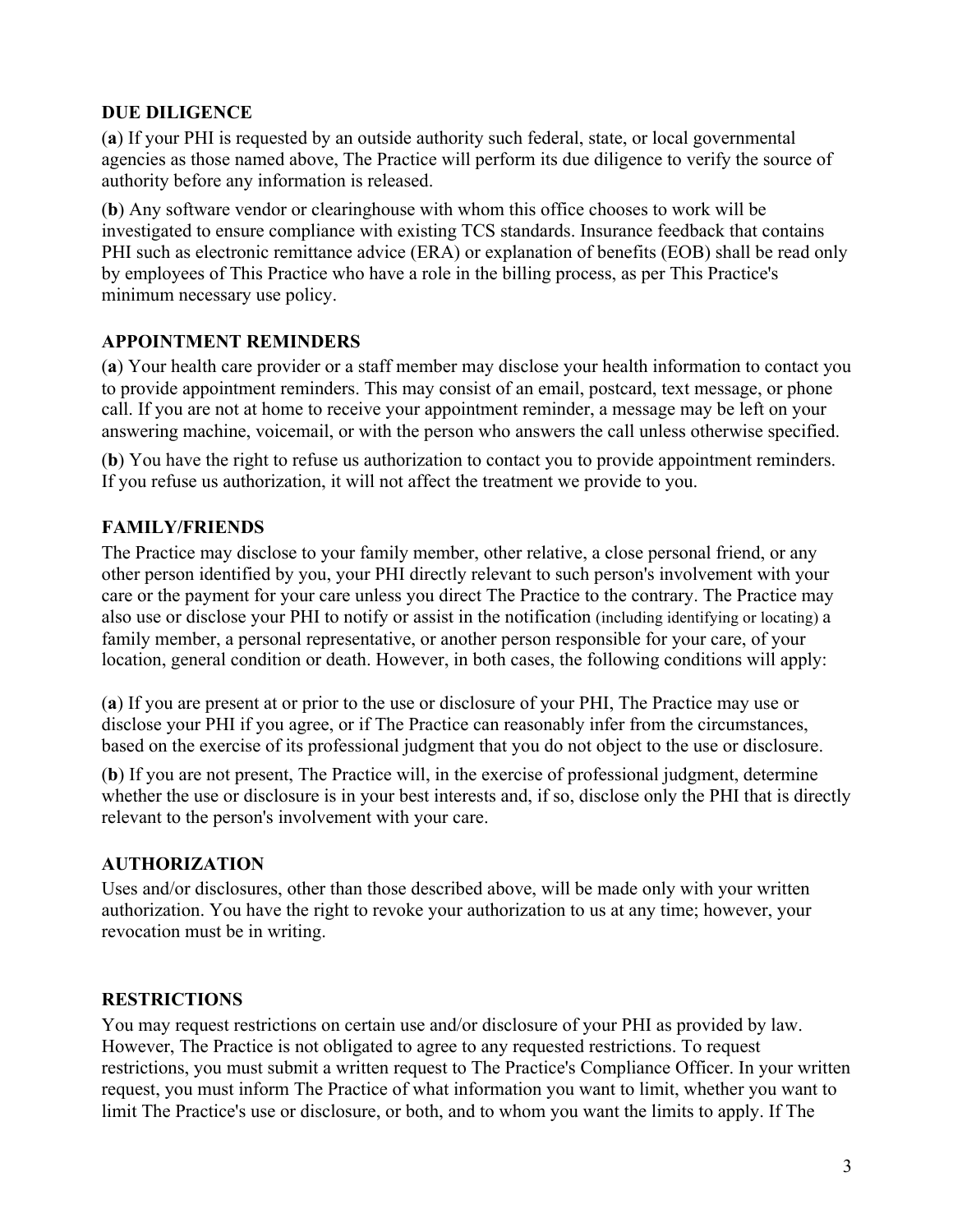Practice agrees to your request, The Practice will comply with your request unless the information is needed in order to provide you with emergency treatment.

# **YOU HAVE A RIGHT TO**

(**a**) Inspect, request, and obtain a copy your PHI as provided by 45 CFR 164.524. To inspect and copy your PHI, you are required to submit a written request to The Practice's Compliance Officer. The Practice can charge a reasonable fee, based on the number of pages in the patient file, for the cost of copying, mailing or other supplies associated with your request. A parent or legal guardian has the right to access PHI of any minor for whom they are legally responsible.

(**b**) Receive confidential communications or PHI by alternative means or at alternative locations. You must make your request in writing to The Practice's Compliance Officer. The Practice will accommodate all reasonable requests.

(**c**) Prohibit report of any test, examination or treatment to your health plan or anyone else for which you pay in cash or by credit card.

(**d**) Authorize or restrict visitors and their access to your PHI.

(**e**) Authorize or restrict any form of communication including but not limited to: email, text message, telephone calls, postcards, birthday card, and welcome letters.

(**f**) Restrict any marketing activities. Any marketing effort directed toward a patient will be first be approved by that patient prior to engaging in the activity.

(**g**) Receive an accounting of disclosures of your PHI as provided by 45 CFR 164.528. The request should indicate in what form you want the list (such as a paper or electronic copy).

(**h**) Receive a paper copy of this Privacy Notice from The Practice upon request to The Practice's Compliance Officer. You may request electronic copies of your PHI if this office maintains your records in that format.

(**i**) Amend your PHI as provided by 45 CFR 164.528. To request an amendment, you must submit a written request to The Practice's Compliance Officer. You must provide a reason that supports your request. If you disagree with The Practice's denial, you have the right to submit a written statement of disagreement.

The Practice may deny your request if:

- (i) the request is not in writing with a provided reason in support of your request
- (iii) the information to be amended was not created by The Practice, unless the individual or entity that created the information is no longer available
- (iii) the information is not part of your PHI maintained by The Practice
- (iv) the information is not part of the information you would be permitted to inspect/copy
- (v) the information is accurate and complete

The Practice will deny your request if:

- (i) the amendment would erase documentation required to support the billing or coding
- (ii) the amendment is a blatant lie that will result in financial gain for the patient
- (iii) the amendment would otherwise falsify the record for legal purposes

(**j**) Receive notice of any breach of confidentiality of your PHI by The Practice.

(**k**) If you believe your privacy rights have been violated, you may complain to the Office of Civil Rights via the below address, via phone at 202-619-0257, or via email at ocrmail@hhs.gov. To file a complaint with The Practice, you must contact The Practice's Compliance Officer. All complaints must be in writing.